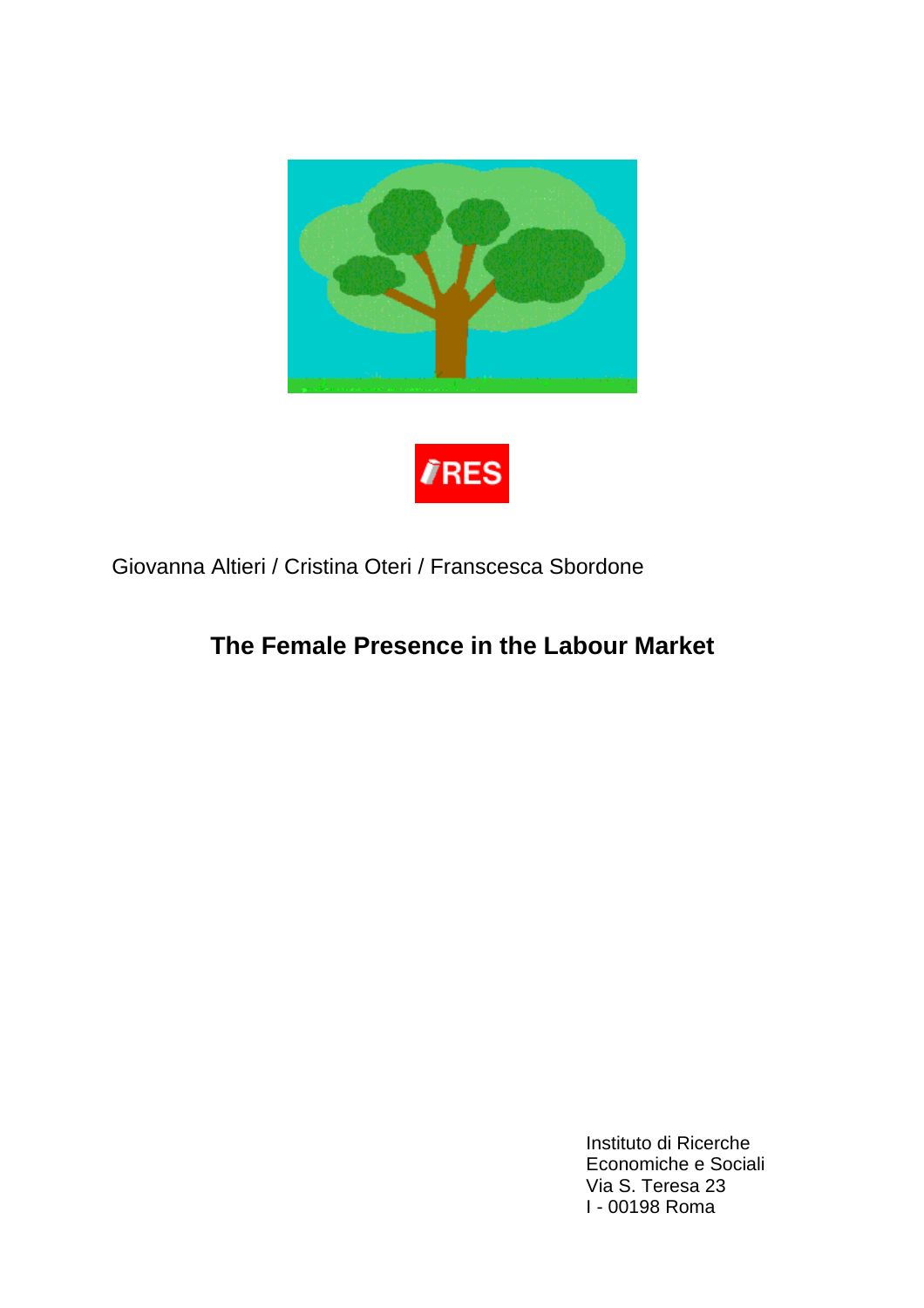# **The Female Presence in the Labour Market** *Giovanna Altieri, Cristina Oteri, Francesca Sbordone*

# **General aspects**

-------------------------------------------

Since the 1980s, an increasing number of women of varying ages have started to look for a job, even though actual employment opportunities are scarce. In fact, data demonstrates how the presence of women has become "stabilised" in the labour market, with concentrations in certain sectors and levels. These tendencies are both the cause and effect of some structural changes that have happened in society at the demographic level, in the structure of the population, in the set up of lifestyles as well as changes within the economic production and employment system. It is possible to hypothesise that the new requirements of "flexibility" in hours and work has in some way favoured the entry of women into the labour market. Yet this situation has been accompanied by instability and marginality.

It should also be mentioned that the Italian labour market varies according to territorial (north/south) and sector variables. In 1996 women's activity rate was 33.9%. In only 10 years, from 1980 to 1990, the activity rate of women between the ages of 30 and 49 increased from 45% to 60% in the centre-north and from 37% to 45% in the Mezzogiorno. This situation demonstrates the participation of women in work who are at a central stage in their life, at a time when there are the most family commitments. The activity rate of women in the south is only 27%, in the north, it is 38.5% (table 1).

| Geographical           | Activity rate <sup>1</sup> |      | <b>Youth activity rate</b> |      |  |  |
|------------------------|----------------------------|------|----------------------------|------|--|--|
| area                   |                            |      | 15-24 years old            |      |  |  |
|                        | 1995                       | 1996 | 1995                       | 1996 |  |  |
| <b>Male</b>            |                            |      |                            |      |  |  |
| North                  | 62,3                       | 62,3 | 47,1                       | 47,0 |  |  |
| Centre                 | 61,0                       | 60,8 | 36,5                       | 36,6 |  |  |
| South                  | 60,0                       | 59,7 | 36,9                       | 35,2 |  |  |
| Italy                  | 61,3                       | 61,1 | 41,0                       | 40,4 |  |  |
| <b>Female</b>          |                            |      |                            |      |  |  |
| North                  | 37,8                       | 38,5 | 42,1                       | 43,0 |  |  |
| Centre                 | 34,8                       | 35,6 | 32,5                       | 32,0 |  |  |
| South                  | 26,8                       | 27,0 | 24,3                       | 23,9 |  |  |
| Italy                  | 33,4                       | 33,9 | 33,1                       | 33,3 |  |  |
| <b>Male and female</b> |                            |      |                            |      |  |  |
| North                  | 49,6                       | 49,9 | 44,7                       | 45,0 |  |  |
| Centre                 | 47,4                       | 47,7 | 34,5                       | 34,5 |  |  |

**Table 1: Total and youth activity rate by geographical area, January 1995/96**

<sup>1</sup> This can be obtained by calculating the ratio between "those who work" and "the population above 15 years old".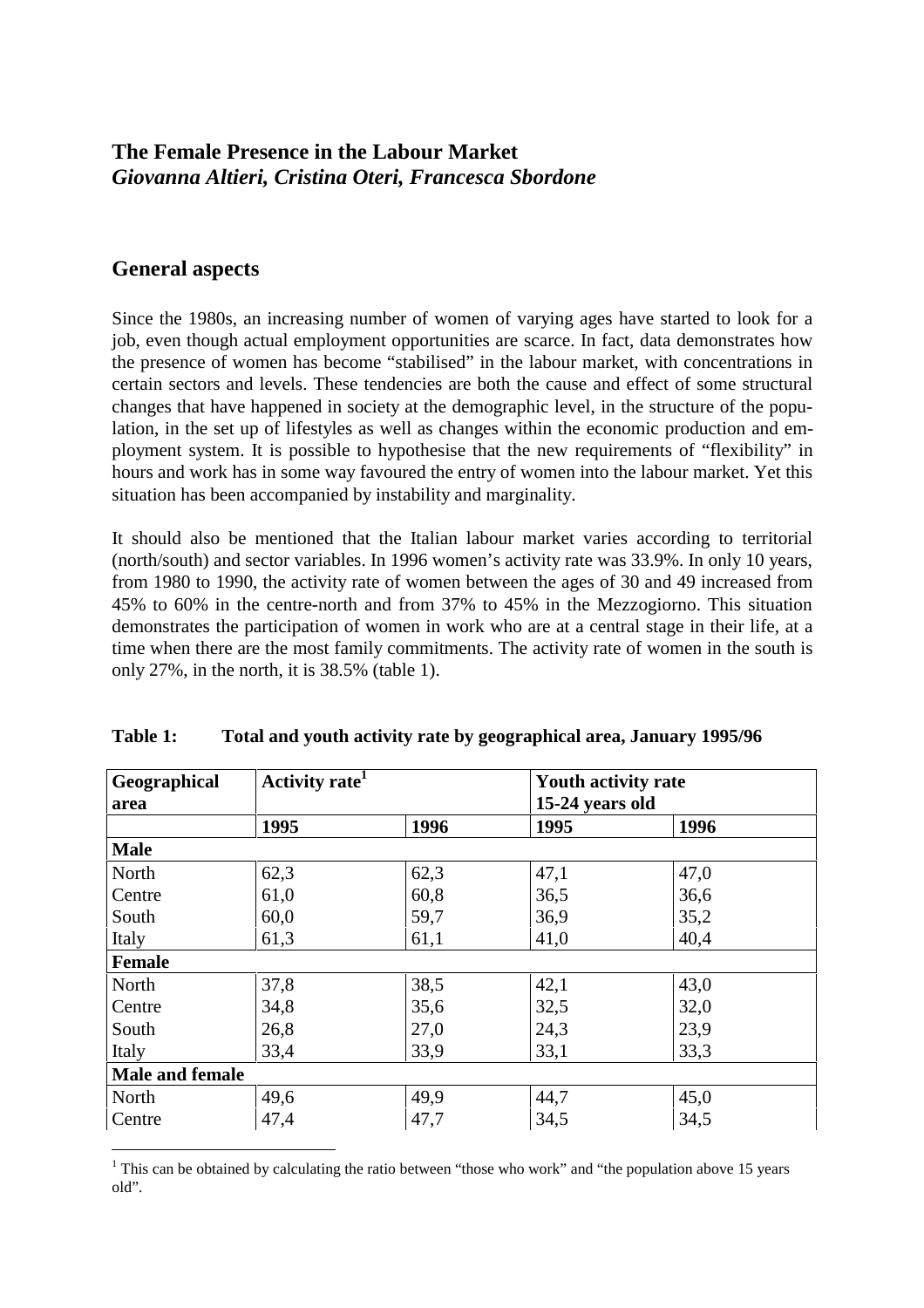| South | 42,8 | 42,8 | 30,7         | 129,7 |
|-------|------|------|--------------|-------|
| Italy | 46,8 | 47,0 | 371<br>-71.1 | 36,9  |

Source: ISTAT quarterly surveys on the labour force, January 1996

Increasing unemployment continues to affect women more than men. In fact, in 1996, the female unemployment rate was double that of men (16.8% compared to 9.4%). While for young, qualified and unqualified women in the south, unemployment rates have reached exclusion levels: the unemployment rate of young women in the south (15-24 years old) is 66%, in the north it is 21.4% (table 2).

| Geographical<br>area | Unemployment rate <sup>2</sup> |      | $15-24$ years | Youth unemployment rate <sup>3</sup> |
|----------------------|--------------------------------|------|---------------|--------------------------------------|
|                      | 1995                           | 1996 | 1995          | 1996                                 |
| <b>Male</b>          |                                |      |               |                                      |
| North                | 4,9                            | 4,3  | 17,5          | 13,5                                 |
| Centre               | 7,4                            | 7,5  | 27,2          | 27,4                                 |
| South                | 17,0                           | 17,5 | 49,1          | 49,4                                 |
| Italy                | 9,5                            | 9,4  | 30,6          | 28,4                                 |
| <b>Female</b>        |                                |      |               |                                      |
| North                | 10,6                           | 10,3 | 24,9          | 21,4                                 |
| Centre               | 15,2                           | 15,2 | 41,4          | 39,7                                 |
| South                | 29,5                           | 30,5 | 63,3          | 66,0                                 |
| Italy                | 16,8                           | 16,8 | 39,1          | 39,1                                 |
| Male and female      |                                |      |               |                                      |
| North                | 7,2                            | 6,7  | 20,9          | 18,4                                 |
| Centre               | 10,4                           | 10,5 | 33,0          | 32,9                                 |
| South                | 21,1                           | 21,7 | 54,7          | 56,0                                 |
| Italy                | 12,2                           | 12,2 | 34,3          | 33,1                                 |

#### **Table 2: Total and youth unemployment rate by region, January 1995/96**

Source: ISTAT quarterly surveys on the labour force, January 1996

-------------------------------------------

The position of women with respect to work is greatly influenced by their type of qualification. Women who have studied more, have higher activity rates, rarely give up work after having children and have a working behaviour that is more similar to that of men. However women with lower educational levels have lower activity rates, even though it is increasing. The higher the qualification, the greater the employment opportunities available for women. In fact 40% of working women have a degree or high school diploma, however such a percentage decreases to below 30% for those with a low education level.

The characteristics of female education (the quality of expectations and subjective investments) allow us to hypothesise that the increasing participation of young women in educational processes, doesn't only come down to the progressive re-balance of "presence", in other words a predictable recovery of the traditional disadvantage of the female component in

<sup>&</sup>lt;sup>2</sup> This can be obtained by calculating the ratio between "people looking for a job" and the "labour force".

 $3$  This can be obtained by calculating the ratio between "people between the ages of 15 and 24 years old who are looking for a job" and the "labour force in the same age range".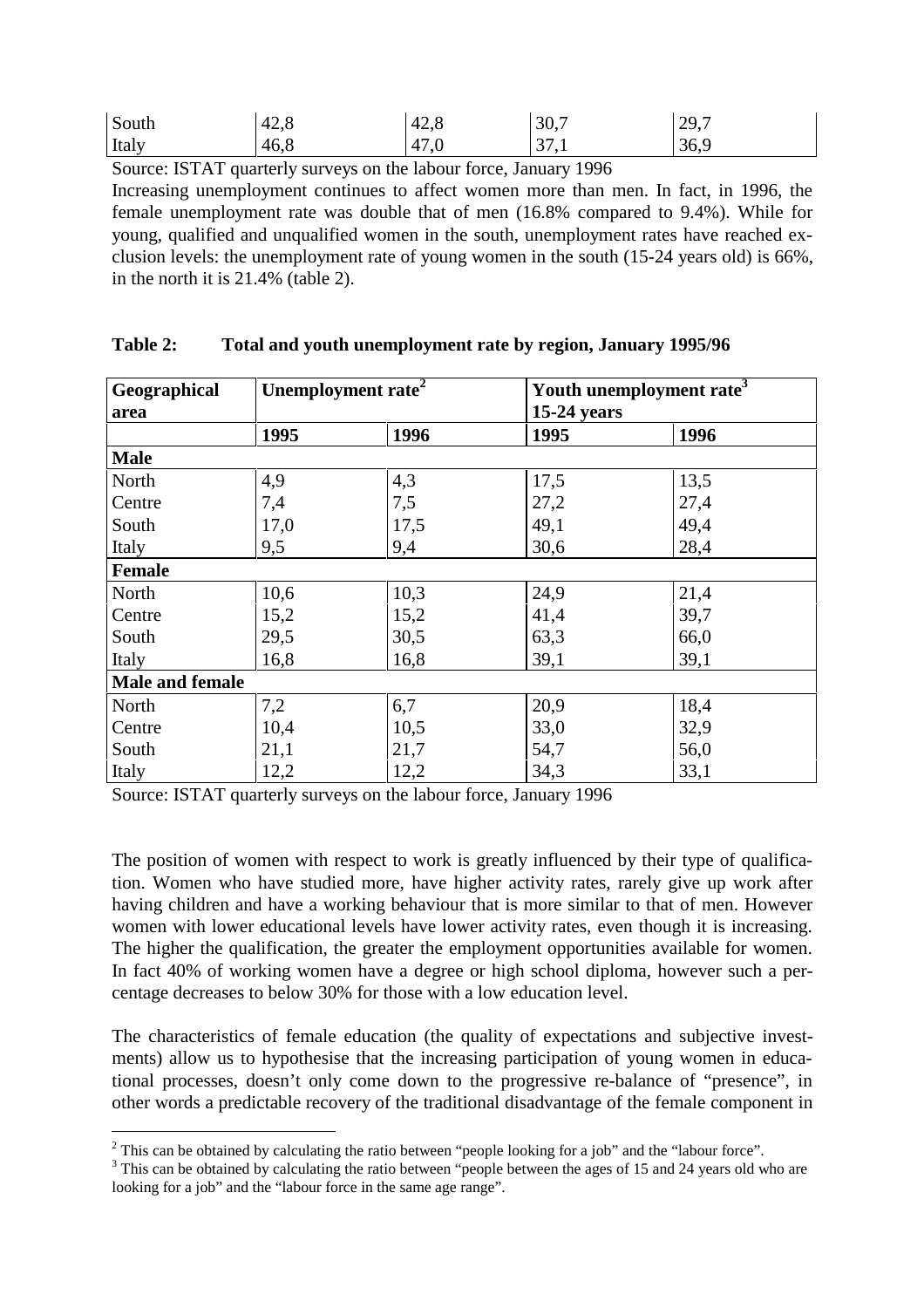further education, but also to a specific kind of attitude/behaviour of young women towards training (Altieri, Farinelli, 1993).

In the last 20 years, female presence in scholastic and training institutes has increased, although there is still the problem of choice segregation, even if it has assumed different connotations than in the past. In any case, young women have a wider range of possibilities that are less defined than previous generations. Women's high level of education supports them in their desire to enter and remain in the labour market, in terms of reinforcing career expectations. This prevents them from assuming a negative attitude that could lead them to abandon the labour market, especially in the south.

Women who live in the south and have a job are on average more qualified than the men who live in the same area. They are even more qualified than those from the centre-north: less than 10% of the female labour force from this area have a degree, compared with 12% in the south. These phenomena are influenced by two convergent factors. Firstly, the women want to have a job because they have studied, they aren't satisfied with the role and sector imposed on them by the "traditional cultural model" and this, then, leads to an increase in women's job applications. Secondly, in recent years, with the downward trend in employment opportunities in the industrial and agricultural sectors, there has been an increase in jobs in the tertiary sector: private services and public administration and clerical work in production sectors. These are either traditionally female working areas or sectors that have become more open to female workers.

Data on the labour market demonstrates that total employment in all production sectors is decreasing, apart from in the tertiary sector (non commercial) and a limited increase in possibilities in self-employment. This is especially the case for men whose work opportunities increase in the self-employment sector, whereas there is an increase in work for women in both self-employment and employment. (table 3)

| <b>Categories</b>           | male          |               |       | female        |               |             |
|-----------------------------|---------------|---------------|-------|---------------|---------------|-------------|
|                             | 1995          | 1996          | Diff. | 1995          | 1996          | <b>Diff</b> |
| Workers                     | 12.780        | 12.801        | $+21$ | 6.918         | 7.032         | $+113$      |
| Self-employed<br>% of total | 4.020<br>31,4 | 4.072<br>31,8 | $+52$ | 1.625<br>23,4 | 1.644<br>23,3 | $+19$       |
| Employed<br>% of total      | 8.760<br>68,5 | 8.729<br>68,1 | $-31$ | 5.294<br>76,5 | 5388<br>76,6  | $+94$       |

#### **Table 3: Male and female employment, differences between the first quarter 1995 and 1996**

Source: ISTAT

As far as the distribution in sectors is concerned, there are considerable variations in the average presence of women (35%) in the various sectors. In Industry, women are underrepresented with respect to the average (less than 30%) whereas they are over-represented in the public tertiary sector (53%). There are also considerable differences within the various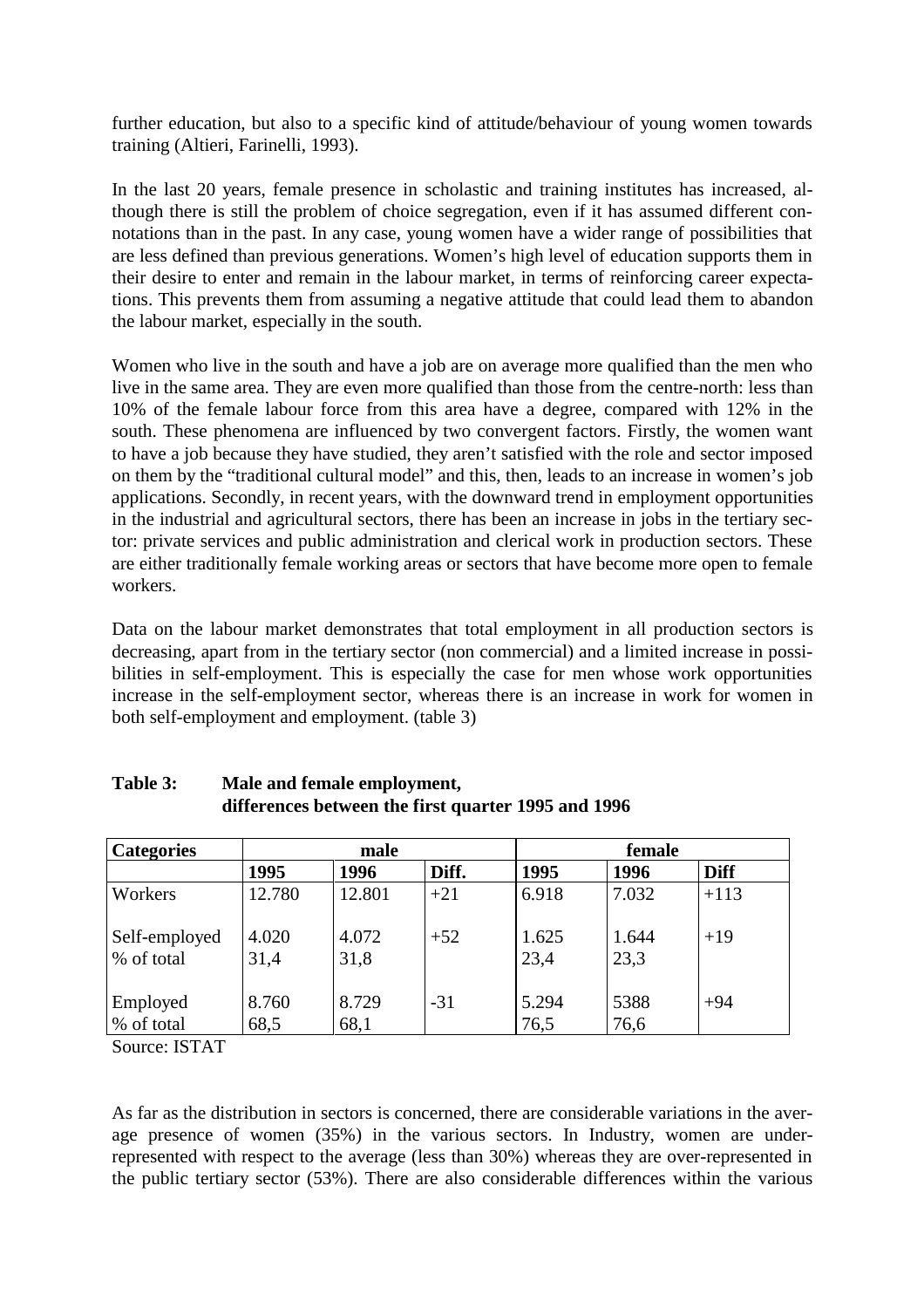industrial sectors. For example, in textile and leather industries women make up half of the labour force, whereas in other sectors there are very few. (table 4)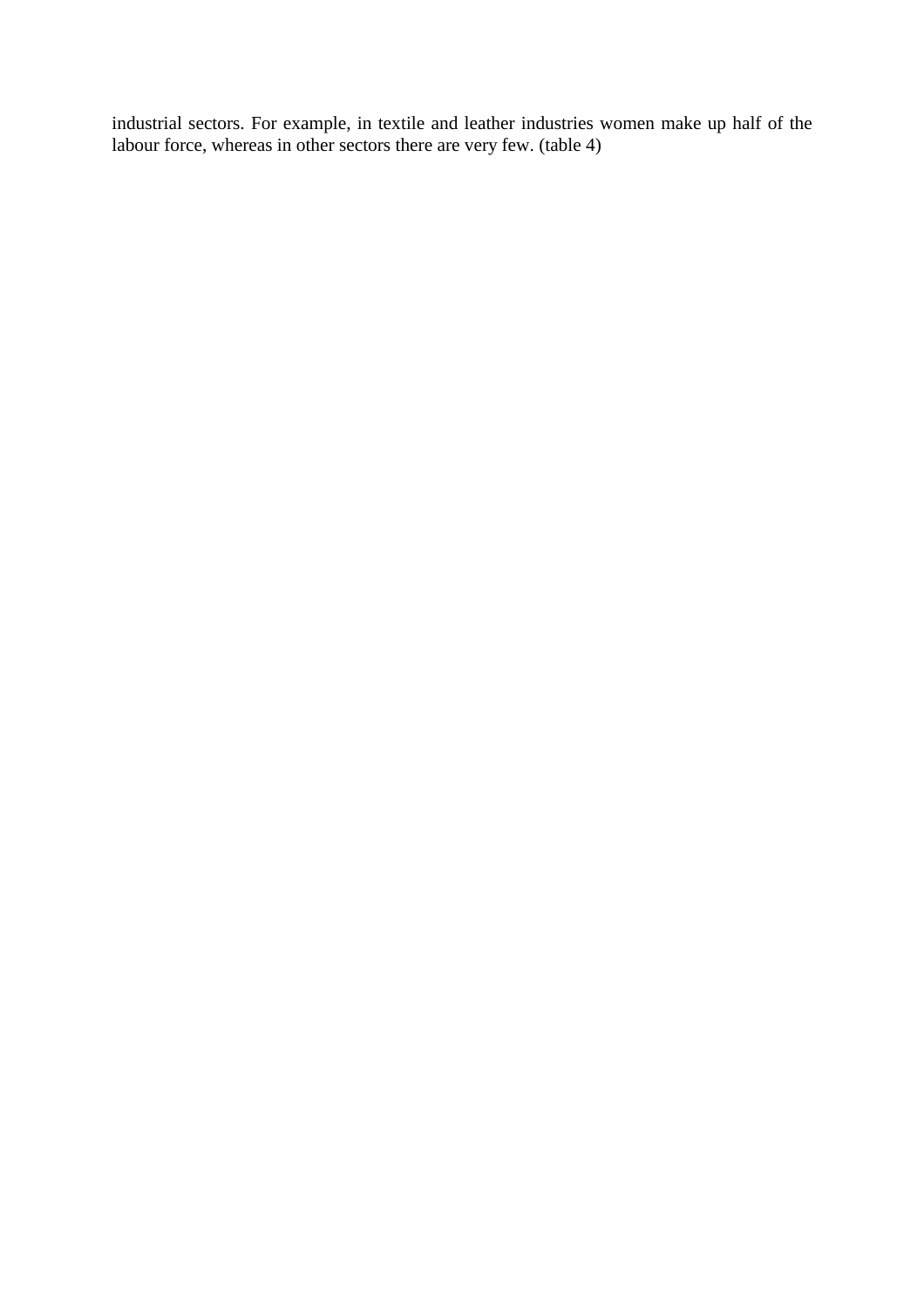|                    | Entre-  | assis- | director | line | white  | inter-  | man.   | appen- | auxi- | total |
|--------------------|---------|--------|----------|------|--------|---------|--------|--------|-------|-------|
|                    | preneur | tant   |          | man- | collar | mediate | worker | dice   | liary |       |
|                    |         |        |          | ager | worker |         |        |        |       |       |
| agriculture        | 10,3    | 42,4   | 3,4      | 5,4  | 31,0   | 16,5    | 16,4   | 12,7   | 24,0  | 17,4  |
| mining             | 8,4     | 26,3   | 4,0      | 4,3  | 31,5   | 3,6     | 2,4    | 4,8    | 6,5   | 9,2   |
| food               | 2,4     | 57,4   | 4,9      | 10,1 | 41,9   | 9,0     | 31,1   | 39,9   | 40,5  | 32,4  |
| textiles,          | 52,1    | 63,3   | 12,9     | 21,9 | 59,9   | 35,6    | 72,9   | 86,0   | 83,1  | 67,4  |
| clothing           |         |        |          |      |        |         |        |        |       |       |
| leather            | 31,9    | 60,7   | 11,7     | 20,9 | 58,8   | 17,2    | 52,9   | 61,2   | 78,5  | 50,4  |
| wood               | 7,4     | 31,4   | 6,6      | 12,7 | 50,0   | 3,5     | 14,3   | 10,1   | 30,6  | 14,3  |
| paper,<br>printing | 22,5    | 53,1   | 9,8      | 19,8 | 47,7   | 16,4    | 21,7   | 29,9   | 32,0  | 28,3  |
| petrol             | 7,1     | 41,7   | 2,3      | 4,1  | 22,0   | 0,1     | 2,0    | 12,5   | 12,2  | 9,7   |
| chemicals          | 17,7    | 46,9   | 5,5      | 14,4 | 38,2   | 8,9     | 18,5   | 37,8   | 18,0  | 24,5  |
| rubber             | 25,1    | 52,1   | 5,8      | 9,5  | 47,6   | 5,4     | 25,5   | 37,0   | 51,7  | 28,8  |
| non-metallic       | 14,1    | 40,4   | 5,6      | 9,1  | 38,7   | 6,6     | 12,9   | 19,3   | 28,9  | 17,2  |
| minerals           |         |        |          |      |        |         |        |        |       |       |
| metallurgy         | 12,7    | 47,6   | 5,4      | 7,3  | 40,6   | 2,1     | 9,8    | 8,8    | 27,7  | 14,8  |
| metal              | 12,5    | 49,7   | 3,3      | 6,4  | 33,4   | 1,7     | 9,1    | 7,9    | 21,7  | 15,3  |
| electrical         | 14,9    | 50,2   | 4,0      | 7,3  | 32,3   | 8,7     | 33,3   | 4,0    | 53,2  | 29,4  |
| machines           |         |        |          |      |        |         |        |        |       |       |
| of<br>means        | 14,2    | 41,9   | 2,3      | 4,9  | 27,1   | 2,6     | 11,4   | 16,4   | 10,9  | 13,9  |
| transport          |         |        |          |      |        |         |        |        |       |       |
| electricity,       | 7,9     | 37,1   | 2,8      | 6,3  | 21,5   | 14,6    | 1,9    | 13,1   | 7,7   | 11,1  |
| gas, water         |         |        |          |      |        |         |        |        |       |       |
| construction       | 4,4     | 25,3   | 4,8      | 7,9  | 36,6   | 6,6     | 2,3    | 1,8    | 10,1  | 6,9   |
| commerce           | 29,0    | 57,5   | 13,5     | 18,6 | 54,0   | 34,8    | 23,8   | 33,2   | 47,4  | 36,5  |
| hotels,            | 36,9    | 58,4   | 21,0     | 20,2 | 46,2   | 34,8    | 43,5   | 40,7   | 50,2  | 43,7  |
| restaurants        |         |        |          |      |        |         |        |        |       |       |
| transport          | 7,9     | 38,2   | 10,8     | 13,1 | 37,4   | 6,2     | 4,0    | 20,5   | 21,6  | 19,0  |
| finance            | 18.5    | 50.9   | 5.7      | 13,0 | 39,5   | 20,0    | 28.1   | 72.9   | 26.1  | 31.2  |
| private            | 39,7    | 52,8   | 43,7     | 53,5 | 66,1   | 67,4    | 63,0   | 77,9   | 67,6  | 56,4  |
| education          |         |        |          |      |        |         |        |        |       |       |
| private            | 21,7    | 33,1   | 32,3     | 45,0 | 73,4   | 68,4    | 71,8   | 82,2   | 76,7  | 45,4  |
| health             |         |        |          |      |        |         |        |        |       |       |
| service            |         |        |          |      |        |         |        |        |       |       |
| <b>Industry</b>    | 22,5    | 52,2   | 5,5      | 9,7  | 38,5   | 12,6    | 28,2   | 39,6   | 48,5  | 29,4  |
| Public<br>ad-      |         |        | 24,5     | 55,1 | 62,1   |         | 46,8   |        | 50,0  | 53,0  |
| ministration       |         |        |          |      |        |         |        |        |       |       |
| private            | 28,3    | 55,8   | 11,7     | 16,7 | 49,1   | 15,9    | 28,6   | 47,3   | 39,3  | 35,8  |
| services           |         |        |          |      |        |         |        |        |       |       |
| total private      | 24,6    | 53,4   | 9,3      | 13,4 | 45,3   | 14,7    | 24,9   | 36,9   | 40,2  | 30,7  |
| sector             |         |        |          |      |        |         |        |        |       |       |
| total              | 24,6    | 53,4   | 15,6     | 46,4 | 49,4   | 14,7    | 28,1   | 36,9   | 47,0  | 34,9  |

**Table 4: Female employment share by sectors and groups**

Source: ISTAT: Census on industry and services, 1991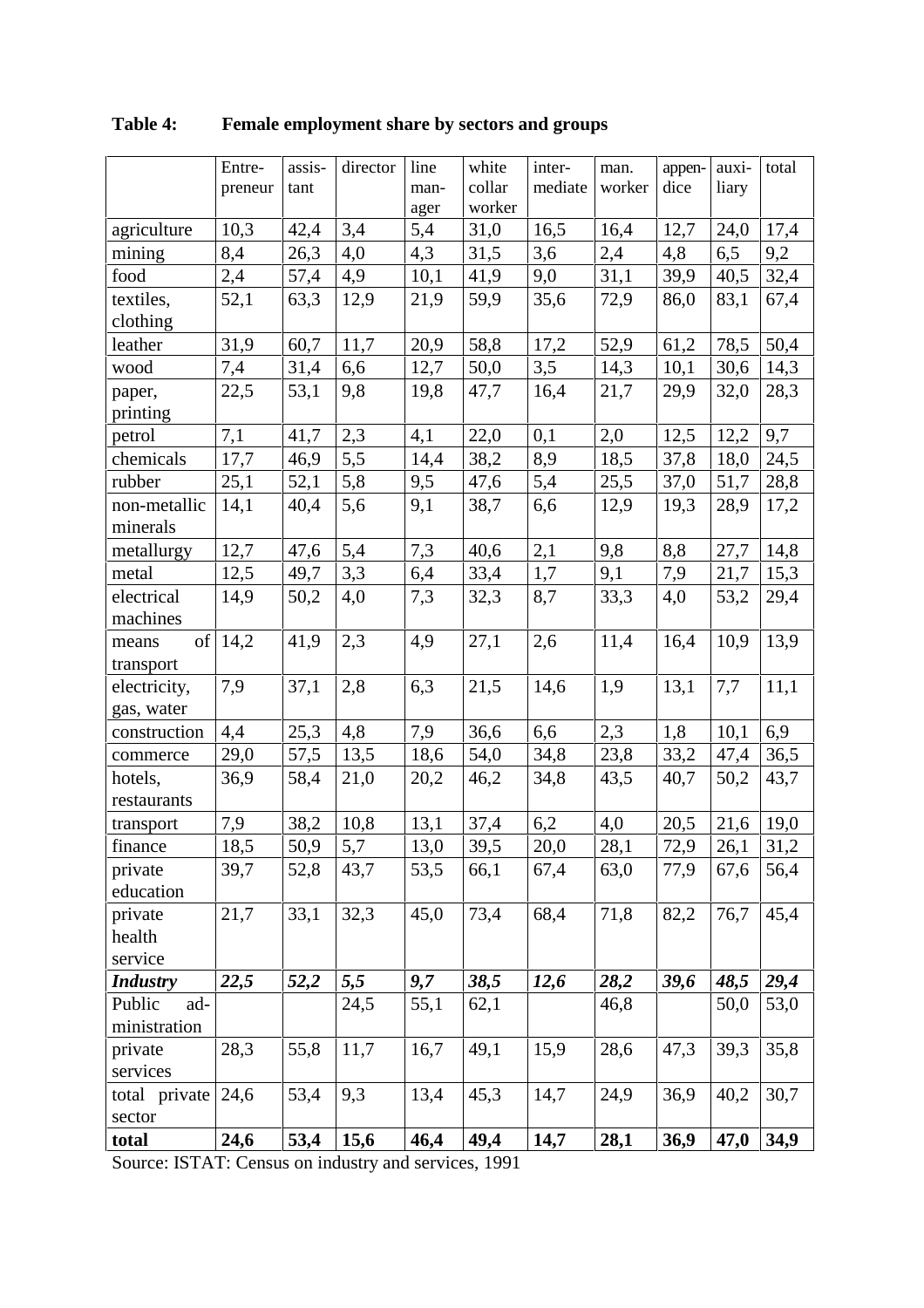In some sectors, for example, the metal sector, the presence of women continues to be more widespread in the lower levels of the hierarchy, even if there is a slight increase in the presence of women in high white collar positions. According to Federmeccanica (metal sector employers' union) data, female presence is 17.7%; 53% are manual workers and 47% clerical workers. In spite of this data, there are less men present at the rank and file level compared with the clerical level, respectively 31.8% and 68.2%.

Moreover, within the metal sector, the phenomena of exclusion caused by enterprise reorganisation and the crisis in the traditional models of work relations have penalised female worker more than male workers. For example, short term contracts have been given more to women than to men and what's more they are less involved in training and professional qualification interventions.

According to ISTAT data (1996), mostly male workers take part in enterprise training interventions. The analysis of the distribution of training interventions, per sector, highlights that women's participation is higher than their male counterparts when there is a relatively low presence of women (mining industries, transport, construction) (table 5). The percentage of women participants matches that of the men in enterprises with 50-99 workers.

| <b>Sector</b>                  | $(total 100\%)$ |        | percentage composition   % participants/employees |        |       |
|--------------------------------|-----------------|--------|---------------------------------------------------|--------|-------|
|                                | male            | female | male                                              | female | total |
| Mining industries              | 85,1            | 14,9   | 38,3                                              | 55,3   | 40,1  |
| Manufacturing industries       | 83,0            | 17,0   | 31,3                                              | 22,0   | 29,2  |
| food                           | 79,6            | 20,4   | 20,9                                              | 14,5   | 19,1  |
| textiles                       | 55,5            | 44,5   | 10,8                                              | 7,0    | 8,7   |
| paper and printing             | 77,1            | 22,9   | 19,7                                              | 19,5   | 19,6  |
| chemicals/pharmaceuticals      | 83,9            | 16,1   | 40,0                                              | 31,6   | 38,4  |
| metal products                 | 91,0            | 9,0    | 23,2                                              | 18,6   | 22,7  |
| manufacturing of machines      | 79,2            | 20,8   | 36,9                                              | 32,0   | 35,8  |
| manuf. means of transport      | 92,4            | 7,6    | 30,7                                              | 11,6   | 27,3  |
| other manufacturing sectors    | 80,7            | 19,3   | 12,2                                              | 8,0    | 11,1  |
| electricity, gas, water        | 90,5            | 9,5    | 34,7                                              | 29,8   | 34,2  |
| construction                   | 89,2            | 10,8   | 17,0                                              | 19,8   | 17,3  |
| commerce                       | 64,3            | 35,7   | 33,2                                              | 24,9   | 29,7  |
| selling and repairing vehicles | 87,1            | 12,9   | 31,7                                              | 19,4   | 29,3  |
| wholesale commerce             | 72,3            | 27,7   | 38,3                                              | 27,6   | 34,6  |
| small shopkeepers              | 53,7            | 46,3   | 30,2                                              | 24,5   | 27,3  |
| hotels and public businesses   | 45,8            | 54,2   | 26,3                                              | 24,3   | 25,2  |
| transport                      | 83,8            | 16,2   | 30,3                                              | 40,1   | 31,5  |
| post/telecommunication         | 75,5            | 24,5   | 16,8                                              | 11,1   | 14,9  |
| credit/insurance               | 72,2            | 27,8   | 60,1                                              | 50,0   | 56,9  |
| enterprise services            | 68,8            | 31,2   | 39,5                                              | 36,5   | 38,5  |
| computer-related work          | 63,1            | 36,9   | 48,4                                              | 45,5   | 47,3  |

#### **Table 5: Participants in training courses by sex and economic sector**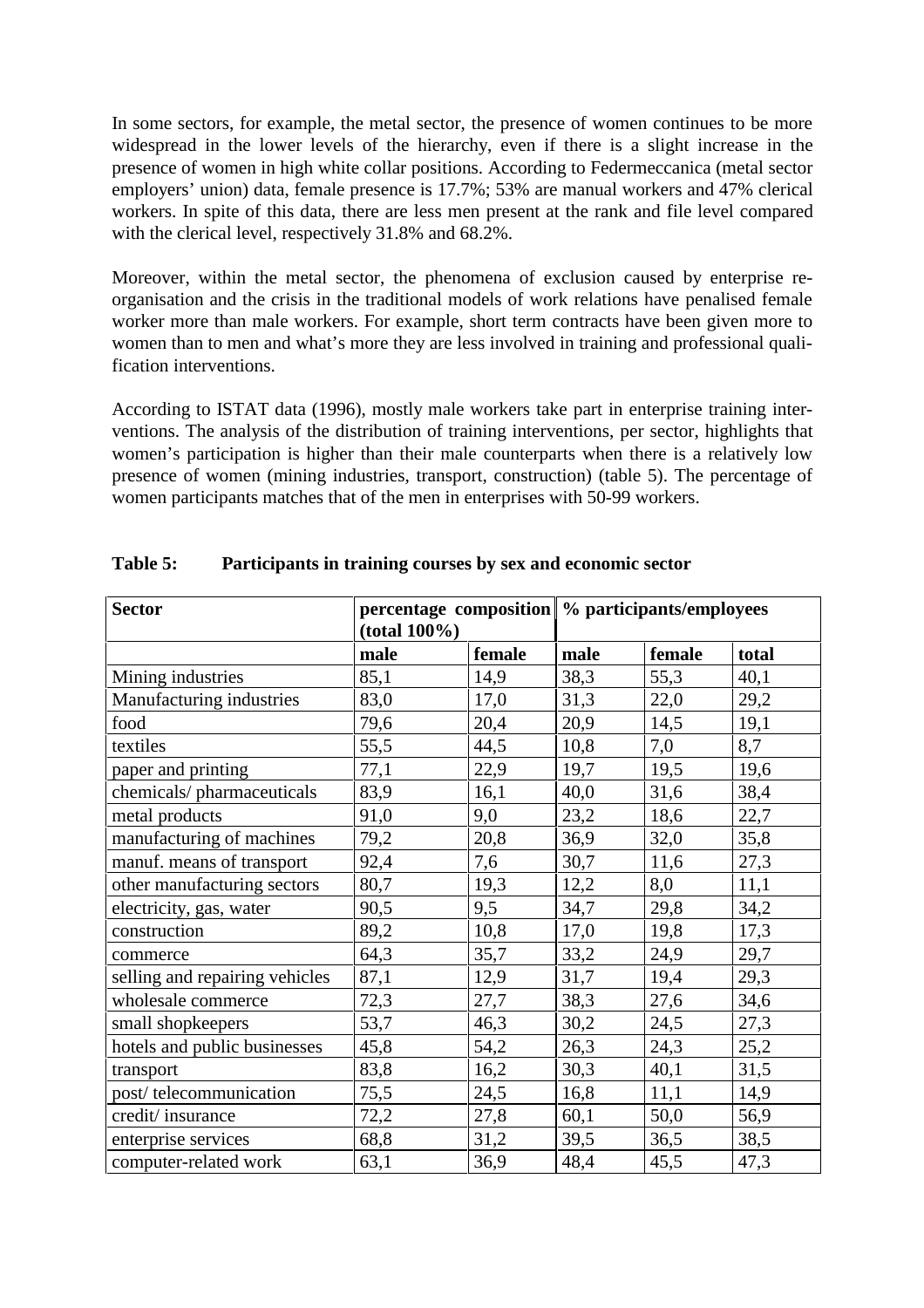| other enterprise services | $\mathbf{z}$<br>$\sim$ | 28,0           | 36,2                 | ريدت | 34<br>т.<br>ັ |
|---------------------------|------------------------|----------------|----------------------|------|---------------|
| <b>Total</b>              | 70<br>70.4             | $\sim$<br>41.0 | $\mathbf{A}$<br>34.0 | 26,6 | U⊥⊶⊥          |

Source: The training of enterprise personnel, 1993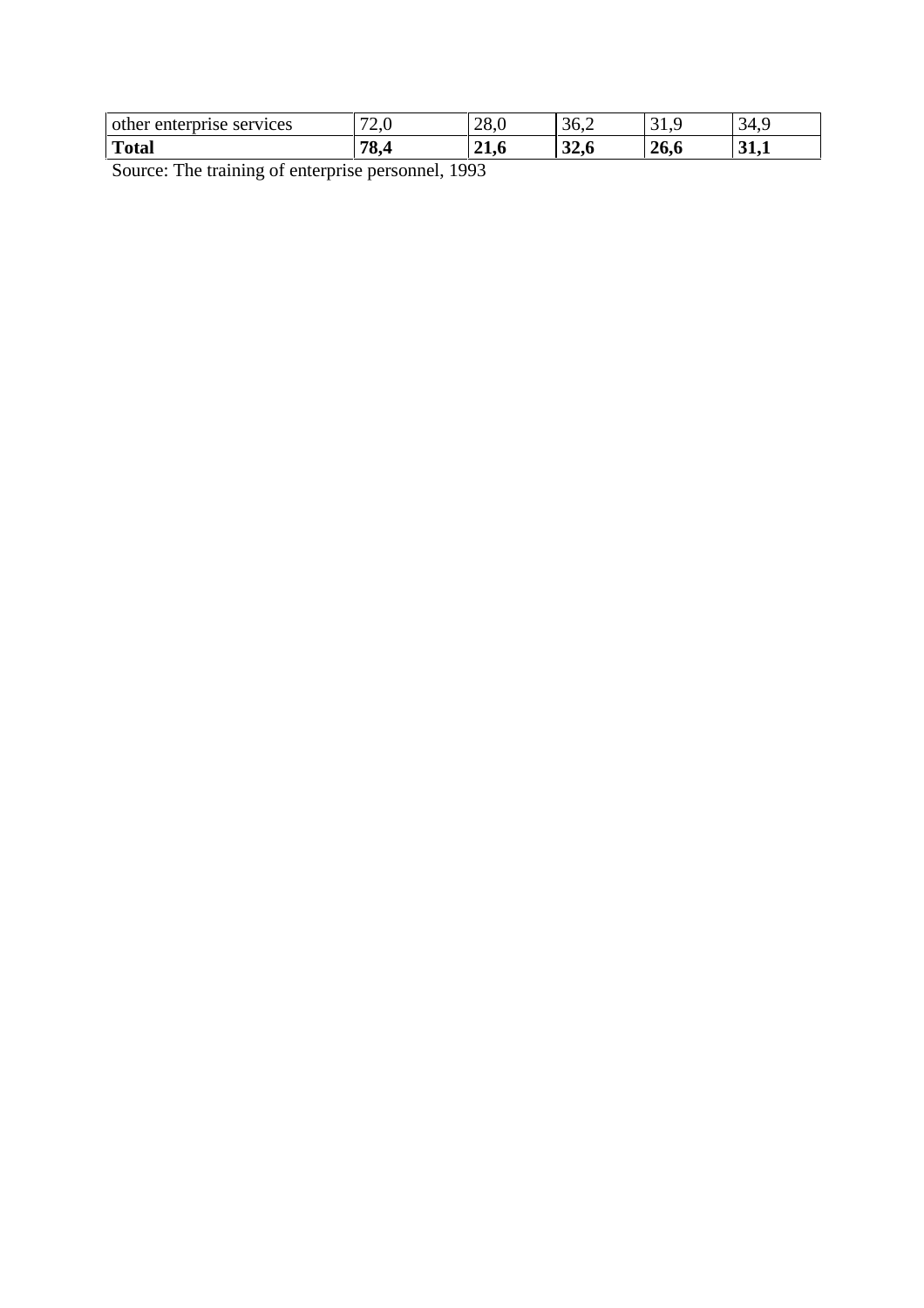| <b>Enterprise category</b> | percentage composition<br>$(total 100\%)$ |        | % participants/employees |        |       |
|----------------------------|-------------------------------------------|--------|--------------------------|--------|-------|
|                            | male                                      | female | male                     | female | total |
| $10-19$                    | 78,2                                      | 21,8   | 33,8                     | 25,6   | 31,6  |
| 20-49                      | 73,5                                      | 26,5   | 25,9                     | 24,4   | 25,5  |
| 50-99                      | 72,2                                      | 27,8   | 22,1                     | 22,7   | 22,3  |
| 100-249                    | 75,8                                      | 24,2   | 27,2                     | 22,4   | 25,9  |
| 250-499                    | 75,5                                      | 24,5   | 28,1                     | 22,4   | 27,3  |
| 500-999                    | 77,2                                      | 22,8   | 32,2                     | 27,1   | 30,9  |
| 1000 and over              | 79,9                                      | 20,1   | 35,2                     | 28,0   | 33,5  |
| <b>Total</b>               | 78,4                                      | 21,6   | 32,6                     | 26,6   | 31,1  |

#### **Table 5a: Participants in training courses by sex and enterprise category**

Source: The training of enterprise personnel, 1993

With respect to employment categories, it's possible to notice that there are very few women directors and white collars who work in industry compared with men.

#### **Table 6: The distribution of employment categories by sector (figures are given in percentages), 1991**

|               | women                |      | men      |          |
|---------------|----------------------|------|----------|----------|
|               | industry<br>tertiary |      | industry | tertiary |
|               |                      |      |          |          |
| directors     | 13,3                 | 86,7 | 28,3     | 71,7     |
| white collars | 17,3                 | 82,7 | 25,5     | 74,5     |
| blue collars  | 44,3                 | 53,7 | 60,0     | 40,0     |

Source: national census on the population, 1991

Some trends that are important for industry and the labour market emerge at the macro level:

- crisis in some sectors (mainly the automotive sector) because of technological and organisational re-structuring processes and the loss of market quotas following increasing international competitiveness and globalisation;
- difficulty in industrial sectors where there is a high level of innovation (machines, utensils, robots) because of lack of investments and adequate "softener" policies;
- difficulty of the private tertiary sector to take on new labour because of the frequent interventions to drastically reduce the personnel,
- reduction in the response time of the enterprises, thereby increasing the crisis situation in the enterprises and the market, leading to difficulties in activating interventions, even through the use of social softeners;
- crisis in SMEs caused by a series of concurrent factors (e.g. competition of low cost producers, scarce investments in R&D, etc.);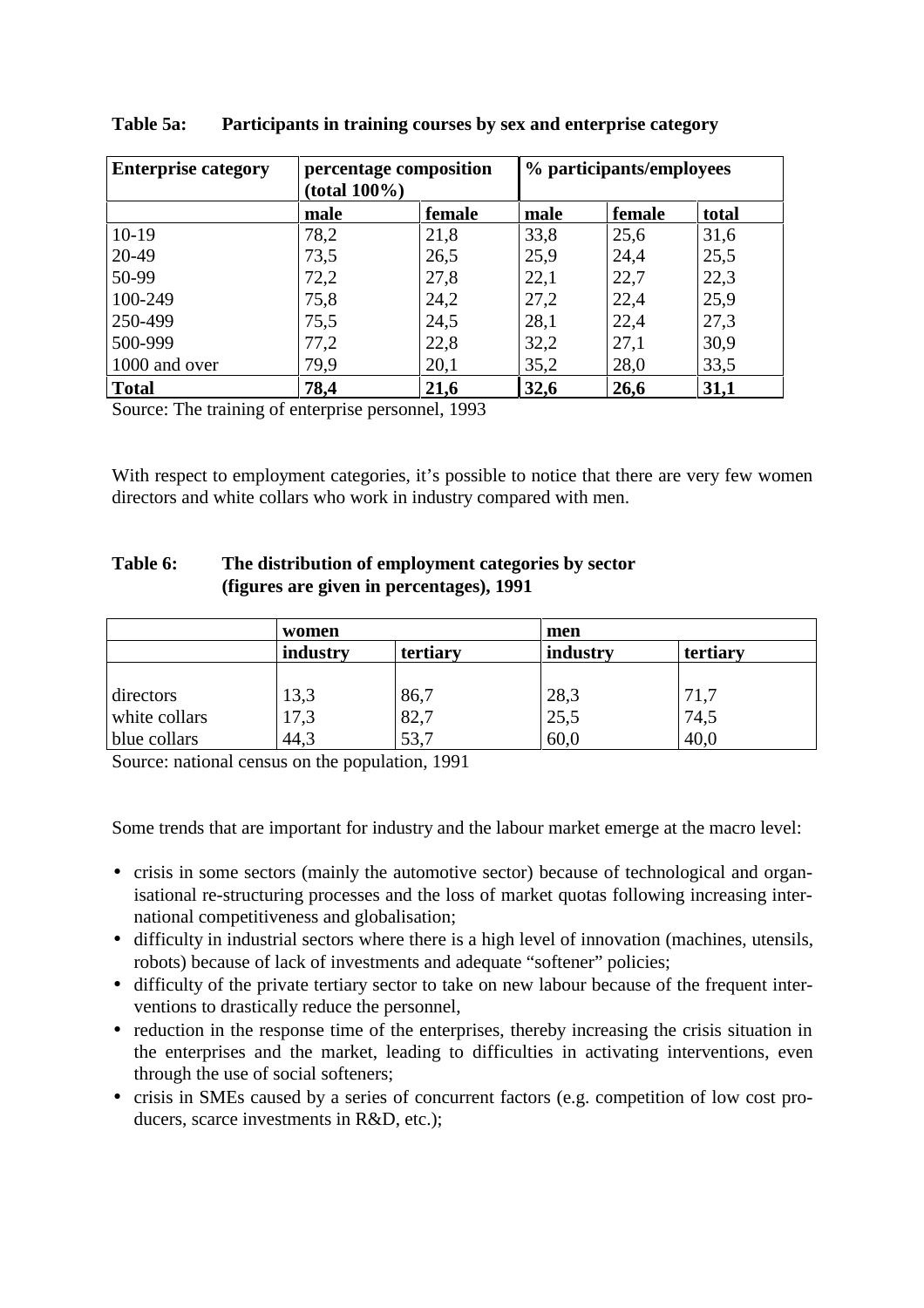• introduction of new organisation models of work, founded on the expansion of the workers' skills and professionalism as well as their active involvement in controlling the process and product.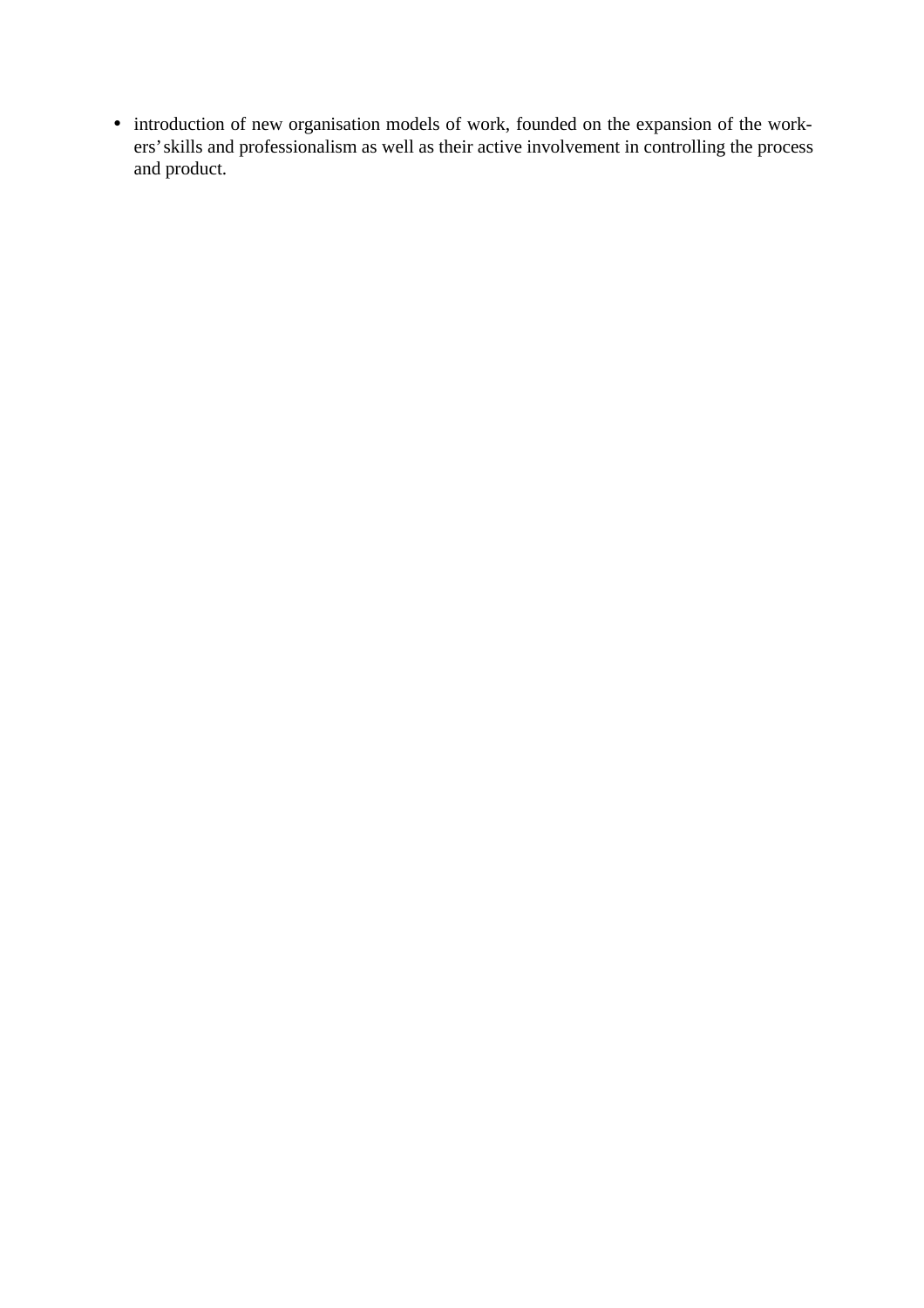In such a context, management and organisational methods change and enterprise requirements, in terms of performance flexibility and professional quality, increase. From an organisational point of view, a scenario with different characteristics can be outlined: on the one hand, there are more flexible and innovative sectors that are more open to a different kind of female presence with respect to the traditional model. Such sectors offer opportunities for the female labour force, related to Italian women's higher level of education and their availability to undertake flexible forms of employment. However, they also bring risks in terms of the quality of women's presence in the working contexts. On the other hand, there are inflexible and less innovative sectors that re-propose out-dated models where discrimination policies are established by the enterprises.

## **Old and new forms of segregation**

The new model of women's presence on the labour market still hasn't produced actual conditions of equality, even though there has been a breakaway from the rigid segregation of female employment. However, the analysis of data from the last census reveals there has been an increase in female presence in more qualified professions as well as a general quantitative increase. Yet women are still at a disadvantage due to various causes: they have less innovative and practical educational backgrounds (humanities, teacher training institutes, etc.) and there is also a kind of "lack of self-esteem" that leads them to apply for traditionally "accessible" jobs (usually less socially prestigious) where there are limited opportunities to obtain career advancements and raises in salary.

It is also possible to hypothesise that there is a relationship between the phenomenon of the growing flexibilisation of the labour market and the rise in female presence. In fact, especially in the '90s, there has been an increase in atypical forms of work that are different from the "standard" employment model and typical of industrial societies: full time, stable employment with contractual and regulative guarantees, multiple forms of employment including unprotected work on the black labour market, various forms of unstable work, part-time and shortterm work, regulated and protected consultancy-type of work (full-time or not) that are far removed from the standard traditional model. In 1995, 40% of employed women found themselves in non standard positions, a 4% difference, compared with men.

Such a difference is affected by part-time work that is carried out by 12% of female employees and only 2.5% of male employees, as well as short term work concerning 9% of female employees and 6% of their male counterparts. The diversification between the two sexes also emerges from the analysis of working hours by taking less than a 25 hour working week as a measure for reduced hour employment, it can be seen that about 21% of female employees are in this condition, compared with 5% of male workers. For self-employed women, such a percentage is reduced to about 13%, out of a total 16%. The most striking differences between male and female working hours is apparent in the service sector where 25% of the female labour force work reduced hours compared with 7% of men.

In recent years, in Italy, there has been a growth in short term employment (from '93 to '95 it increased by 4.3% among dependent workers) and part time work (7.8% for women and 3.2% for men) but at the same time, stable employment was reduced (by 5.1%). The increase in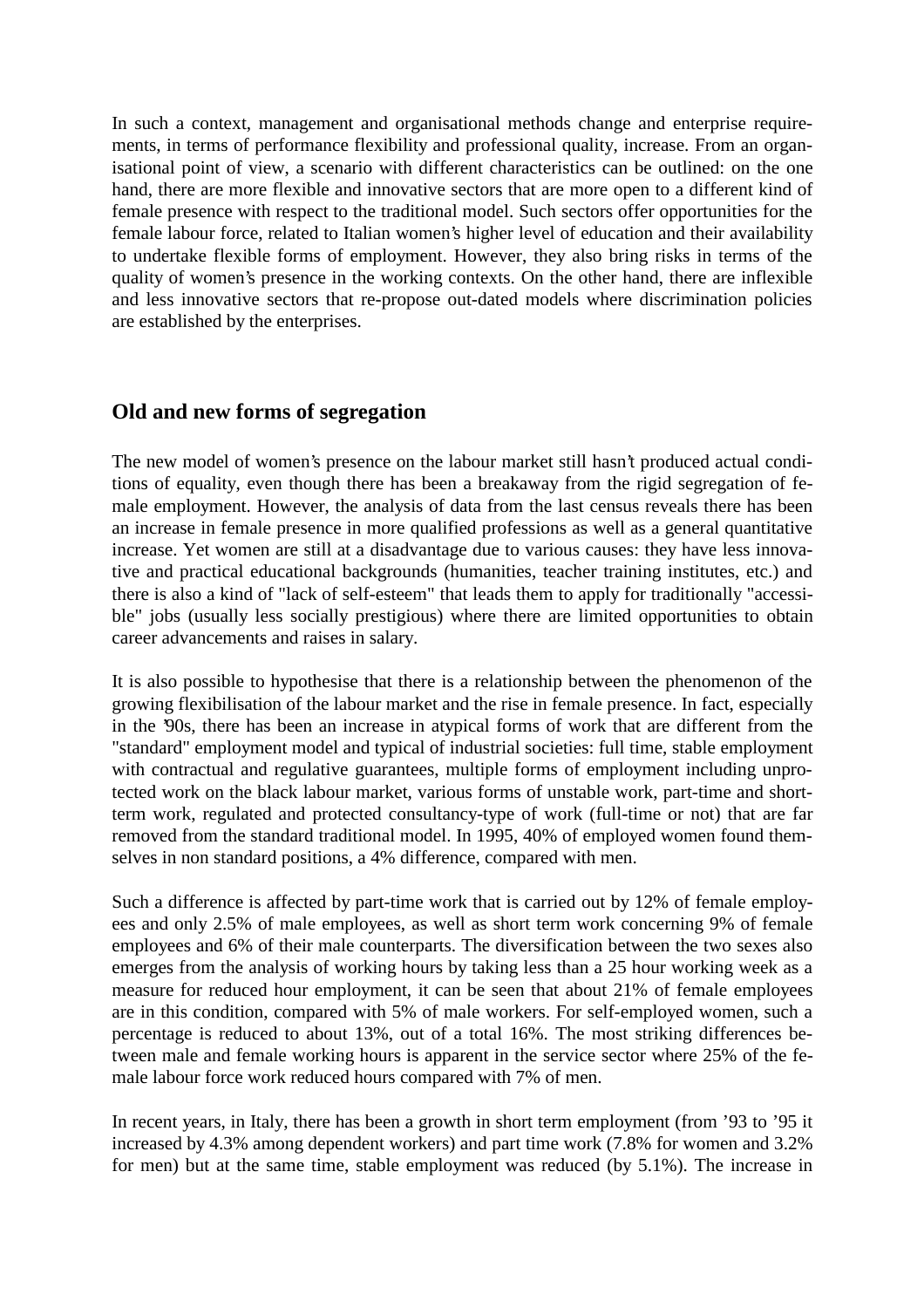short term work has mainly involved the male labour force. However it should be mentioned that short term work concerns twice as many women as it does men (8% of women and only 4% of men). The growth in short term work has affected women more than men: about 12.4% of women have part time jobs, compared to 2.7% of men. It is possible to hypothesise that the rise in short term work for men is linked to the fact that when there is a lack of jobs, demand tends to privilege the male supply and so they are more competitive. The widespread diffusion of part time work among women can be explained by the fact that this type of working set up is more common in "typically female" jobs and also because the traditional cultural model portrays the man as being in full time employment. From this point of view, several macro tendencies should be highlighted as they are modifying the employment system:

- a widening and transferral of employment to sectors that traditionally manage the labour force in a "flexible" way (unstable-seasonal work in agriculture, tourism, activity carried out by the "poor tertiary sector"), as well as an extension of instability that covers the entire tertiary sector that is a typically female employment area;
- the recuperation of increasingly wider margins of flexibility for the industrial enterprise system. In this typically masculine area, flexibility has come about through the management of working hours, in other words, the length of use of the plants, the diffusion of shift work, (night and Sunday shifts), in a framework where there is an intensive use of the workers. Furthermore, the reduction in hiring and firing restraints has increased the margins of freedom of the enterprise system.

Moreover, it should also be mentioned that social softeners (CIG, Mobility and early retirement) have been used to manage excess personnel, therefore Italian enterprises have acquired a greater level of freedom compared to enterprises in other European countries (ISCO, '95). It should also be highlighted that a complex re-organisational process is underway where the enterprises create "islands" of flexibility by using the weakest components of the labour market (young people and low qualified women). However this is done without dismantling the internal markets of Tayloristic labour and involving the entire work force. For example, in the metal sector, there are more women doing shift work in the enterprises than men (42.2% compared with 34.8%), even though there are more men who do the night shift (10.4% compared with 4.1% of women)<sup>4</sup>.

Therefore in predominantly female employment areas, atypical and/or flexible types of work have assumed unstable and underemployment characteristics, whereas in male-dominated sectors, flexibility has been managed by using different instruments and mechanisms, taking on board the positive characteristics of compensation and negotiation.

In the flexibilisation process, it can be seen that the work demand has taken advantage of two key characteristics of the Italian traditional model of female and male work supply. In other words, women's necessity to sell working hours in short and discontinuous portions and the men's need to sell working hours in long and continuous portions.

By observing the tendencies underway in the labour market, two aspects can be highlighted. The first one is linked to the internal differentiation of the female labour market. Family ties have less of an effect on women's participation in the labour market than in the past. In fact it

<sup>-</sup>------------------------------------------<sup>4</sup> It should be mentioned that night shift for women is not allowed in some enterprises on the basis of national enterprise agreements.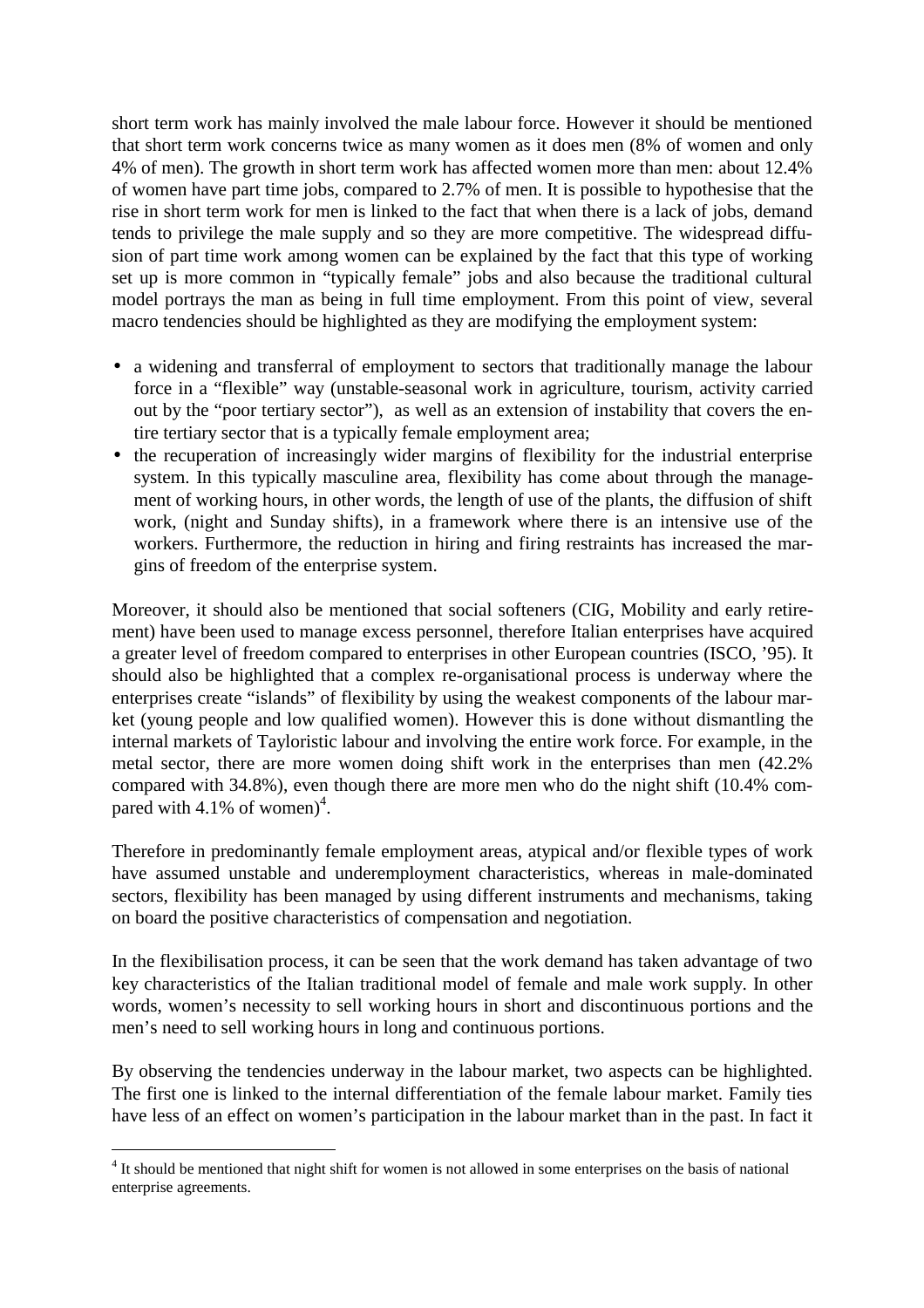is the balance that women manage to establish between life phases and family organisation (being married or not, number of children, help from relatives) and career paths, along with the different training and professional opportunities and the actual employment possibilities in the territory that decide the quality of the women's presence. The combination of all these factors is at the basis of the emergent stratification among women.

Therefore the possibility of female presence on the labour market is greater in areas where there are better cultural and material conditions. Women from the centre-north seem to have a greater chance, even more so if they are single, of finding stable and satisfying positions in the labour market. However this is not the case for women from the south where unemployment rates have reached exclusion levels.

Likewise a high percentage of women with low to medium levels of education are in a position of marginality as they have found employment in the de-qualified tertiary sector. In this area they can work a relatively reduced number of hours but it is often accompanied by a position of marginality in the labour market because of poor career development in terms of guarantees and protection. Therefore, women who are at a relative disadvantage, in terms of territorial conditions or subjective characteristics (e.g. low level of education) find themselves in a state of marginalisation (most women from the south) and instability (women with low levels of education).

However there is a tendency for men and women to be equal, in terms of competitiveness, at the access stage of work but only at the highest levels of the social and professional hierarchy. Yet, subsequently women are penalised in their career paths. If we take into consideration the various characteristics of the female labour force in terms of attitudes, opportunities, motivations, justifications and effects that it produces, it is possible to outline an Italian model that is divided into three different areas:

- competition
- marginality
- exclusion

The second aspect is the persistence of an employment system that creates segregation for women. As described previously, the methods used to manage flexibility leads to the segregation of the labour market, rather than to its instability. In fact employment arrangements are different if you are young, female, male or adult. Indeed middle aged adults continue to be the privileged subjects of typical employment. However atypical jobs are reserved for those who are entering the labour market, but as time goes on men, in the most developed areas of Italy, are inserted into stable employment whereas women remain segregated.

On the whole, the inequality between the sexes in the labour market is characterised by horizontal and vertical segregation, along with objective and subject conditions that make it increasing difficult for women to be inserted into the labour market. Even though there has been a slight decrease in inequality between the sexes in terms of actual employment, there is a rise in differentiation between the same female segments. The paradox of the female condition in the labour market is focused on three aspects:

• competitiveness of the female supply, from a quantitative point of view with respect to men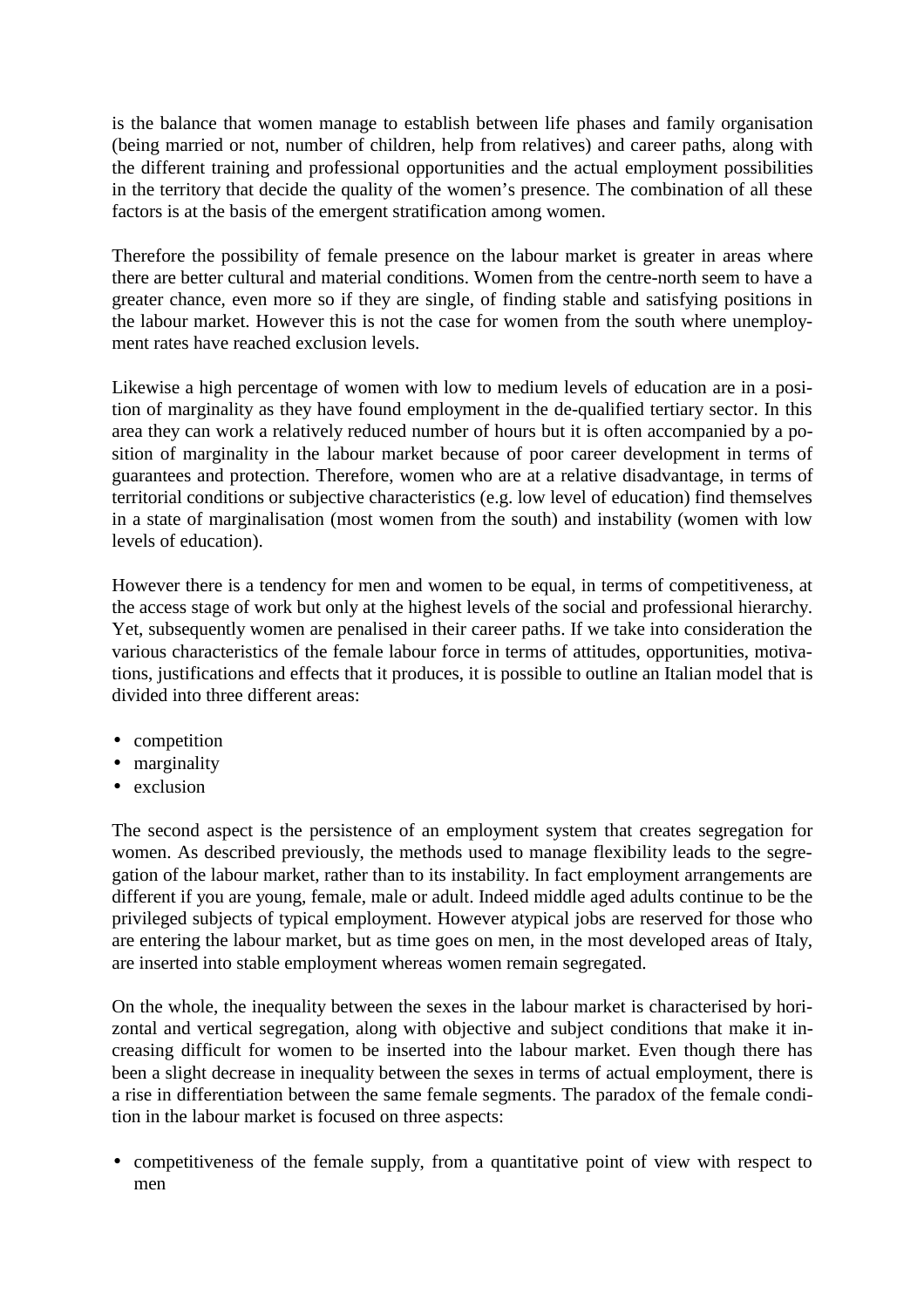- increase in female employment in unstable and atypical work
- differentiation and segmentation of markets and female professions.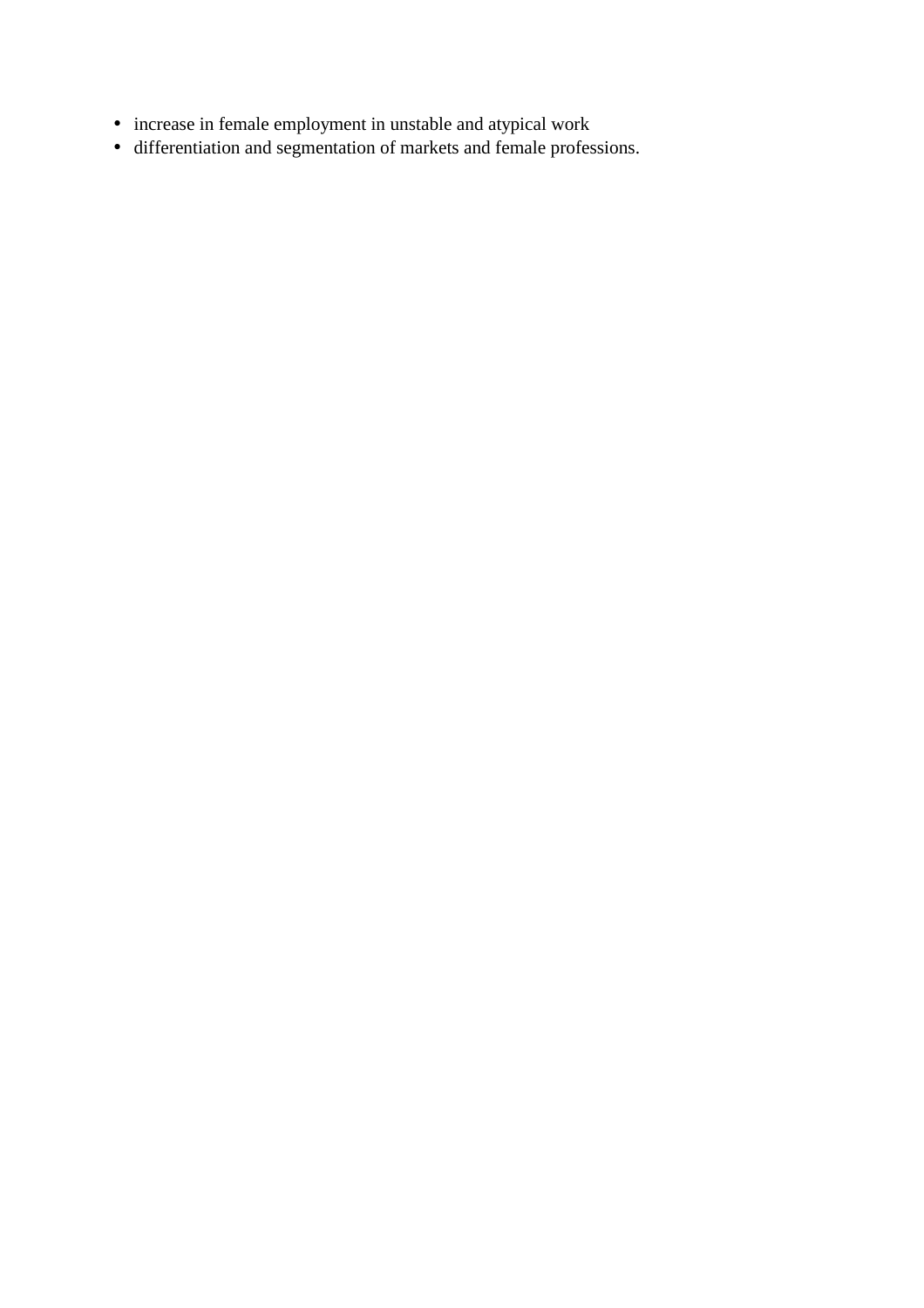# **Case studies**

The analysis of professional and career paths according to a socio-psychological perspective highlights the problems of satisfying the needs and expectations encountered in people's relationship with organisations. The relationship between women and organisations has become an important topic of debate because women's presence in organisations has increased. In fact this is a complex and central phenomenon in the structurisation of relations. Therefore, there emerges the necessity to explain the specific and different aspects, even those connected to gender that characterise the presence of individuals in organisations.The new model of female presence in the labour market is also influenced by:

- an increase in women's education level and work expectations;
- the change in economic conditions, family set up, etc.;
- the change in enterprise organisational models.

Some researches conducted by IRES on these themes have highlighted the specific nature of women's attitude towards work, participation and presence in working contexts.

#### **The Terim case**

The research, carried out at the Terim plant in Modena, intended to verify the realisation of equal opportunities between female and male production workers. Terim is a metal enterprise producing kitchens where there is a very traditional type of organisational model (assembly lines). Two interesting elements emerged form the research: the first one concerns women's difficulty in establishing a career, the second concerns the rigid division of tasks and the structure of working roles in production.

In this enterprise, career advancement isn't regulated by formal rules, in fact 5 out of 4 directors are men (table 7). This situation is indicative of a macro trend that can be seen by analysing female presence at the highest levels of organisational hierarchies. Less women than men manage to get to "top" positions. However there is a high concentration of women in the clerical sector that confirms the fact that women are mostly assigned to secretarial and clerical type of jobs. Whereas the employees in the technical and quality control offices are all men.

| <b>Total personnel</b> | men | women | total        |
|------------------------|-----|-------|--------------|
| <b>Directors</b>       |     |       |              |
| Line managers          |     |       |              |
| Clerical workers       |     |       | 26           |
| Manual workers         | 116 | 54    | 70           |
| <b>Total</b>           | 129 |       | $20^{\circ}$ |

#### **Table 7: Personnel and distribution according to job title and sex**

With respect to career paths, there is a certain inequality between men and women because women are promoted a lot slower than men. There is the greatest concentration of women in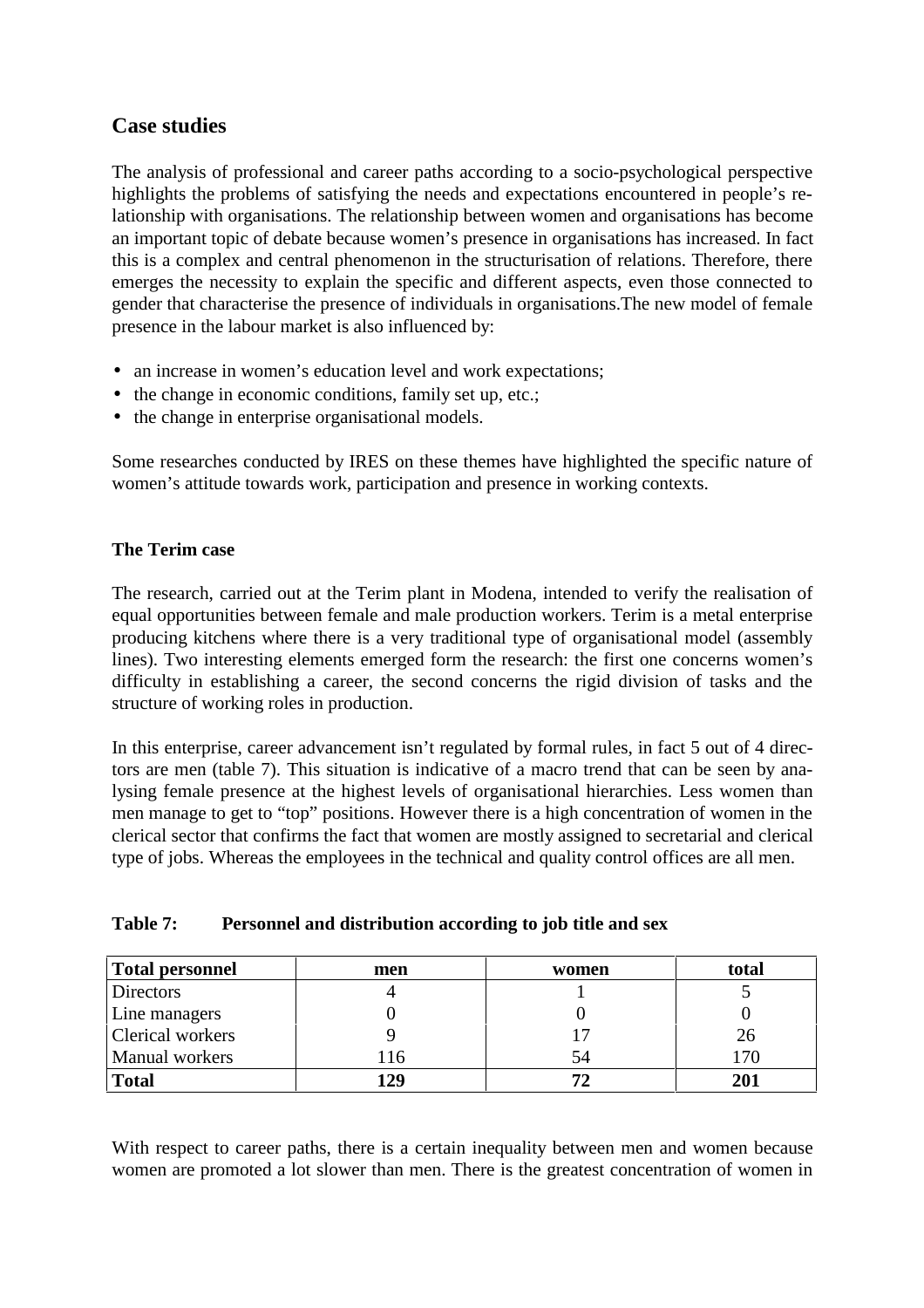the third and fourth levels. These are women who have been in the enterprise for a long time. Yet there are young male workers at the fourth and fifth levels, even though they haven't accumulated a significant length of service. Men, even those with less seniority than the women, are given jobs with greater responsibility (e.g. the testing phase of production) that allow them to pass onto the fourth or fifth professional levels a lot quicker.

In the past, the labour force in Terim was almost completely made up of women and only recently has the proportion of men and women been inverted. Previously, men found work in the countryside and automobile factories situated in the Modena area, and women were employed in factories producing electrical appliances, like Terim. However the crisis in the agriculture sector and the closure of many automobile enterprises has led men to look for jobs in *kitchen factories*.

What has just been outlined above justifies the high number of women with an average of 15 years of service, but this doesn't explain why these workers are stuck at the third or fourth level (61.2% of women compared with 38.7% of men). Men are given promotion for professional merit, as well as length of service but the rules are different for women. In fact, for women, promotion is a form of recognition of seniority and not for the professionalism acquired though their experience. This is because women aren't given the same opportunities for professional growth.

The disproportion is inverted if we look at the distribution of men and women at the fifth level. There are 28 men at this level compared with 2 women: it is a lot easier and quicker for men to be promoted from the fourth to the fifth level because men are given tasks with greater responsibility, even after a short period of service in Terim. The testers and heads of divisions are all men, some of them are even young with only several years of seniority in the enterprise.

| level        | men | women | total |
|--------------|-----|-------|-------|
| first        | U   | υ     |       |
| second       | 10  | 3     | 13    |
| third        | 60  | 33    | 93    |
| fourth       | 19  | 30    | 49    |
| fifth        | 28  | 2     | 30    |
| upper fifth  | 6   |       | 8     |
| sixth        |     |       |       |
| seventh      |     |       |       |
| <b>Total</b> | 124 | 72    | 196   |

#### **Table 8: Distribution according to level and sex**

Another element of difference between female and male workers concerns the assignment of tasks, as this explains why women have difficulty in being promoted quickly compared to men. The women are given "traditionally female" tasks (cleaning the kitchens, work that requires precision and patience, etc.). On the other hand, men are given positions of responsibility like testing, electrical adjustments, etc.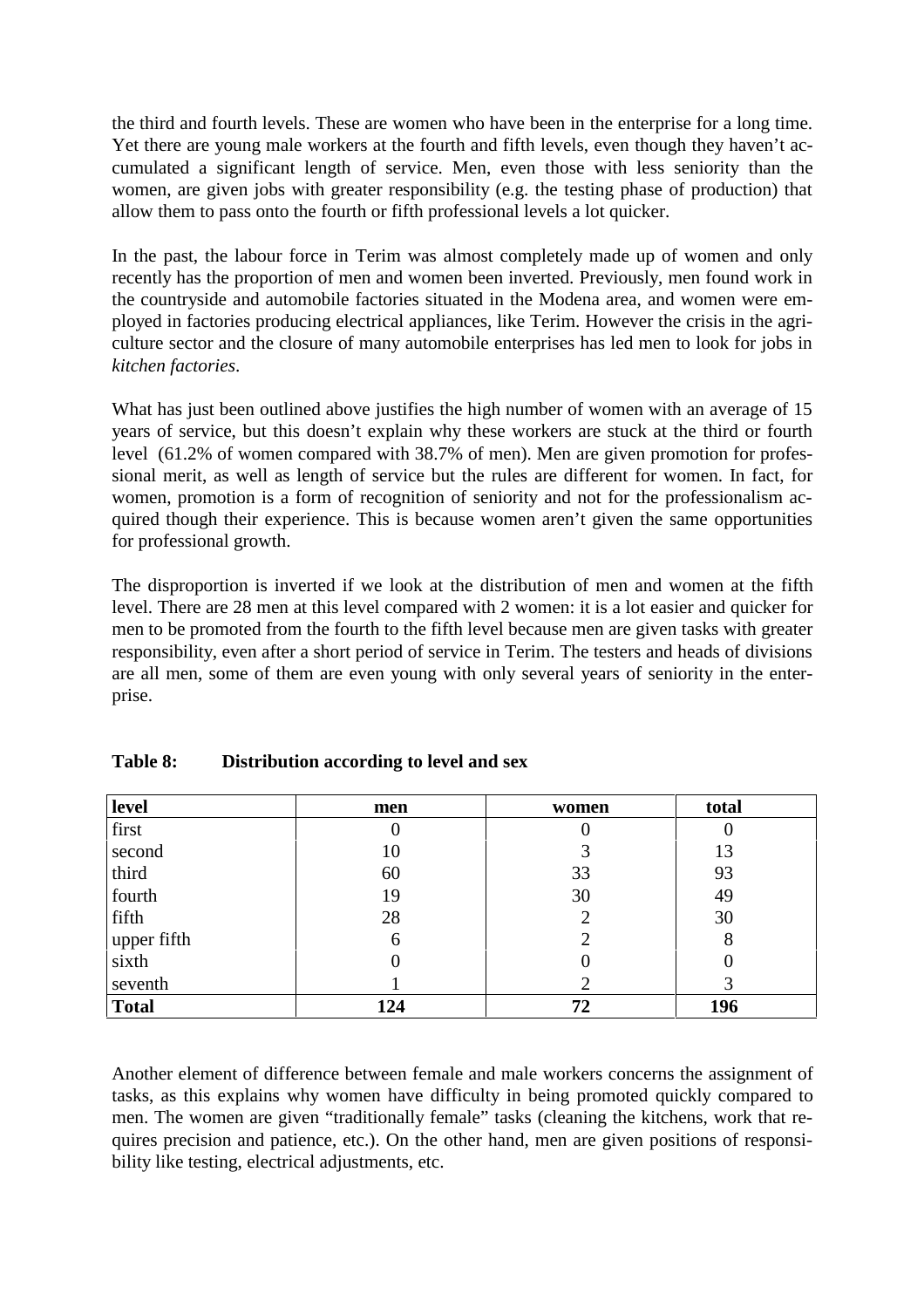This kind of work division assigns different roles to female and male workers and therefore there is a different kind of social and professional recognition within the enterprise. It is not by chance that all the women are able to do various aspects of the production cycle and so they can change places during their shift, substituting colleagues or resolving emergency situations in the production cycle. These professional figures should be given recognition within the organisation as new organisational models are founded on the workers' extension of skills and their capability to do many tasks.

It is possible to note that the female workers in this enterprise are limited by cultural factors and by the traditional organisational model. For example, there are scarce investments in technologies that could facilitate the women's possibility to do heavy work and there is also a large gap between men and women's roles and tasks; these elements do not allow the realisation of a cultural and organisational model that is capable of receiving and sustaining the female workers' expectations.

#### **The FIAT case**

The case of the automobile enterprise, FIAT of Melfi (in Basilicata, a region in the south of Italy), is emblematic of the different presence of women in the organisational structure. The research highlighted how the women are highly motivated in their work, this can come down to:

- the fact that they belong to a socio-economic context south of Italy characterised by a lack of working opportunities
- a high educational level
- the work force is very young; the average age being 26
- a traditional cultural model that sees women confined to caring roles;
- the factory's organisation model that allows greater recognition of professional roles.

The main aspect that emerged from the research is the different work expectations and motivations expressed by men and women. Women have greater expectations from their job than their male colleagues. Female workers feel that they have responsibilities, are satisfied and want to remain in the plant for a long time. Women who prove to be precise and careful are generally assigned "more responsible work stations" (e.g. end of line control, quality control, etc.).

Yet men's attitude is different: for all the male workers interviewed, independent of their skills profile and level of involvement, the factory is a transitory experience while they wait for a better job to come along. In fact more or less everyone has other work along side their job at the factory (in the countryside as agriculturists, self-employment or other kinds of work suited to their educational background).

For the women, the factory represents an alternative to not having a job and an opportunity to get away from the dominant model of domestic work. Therefore work becomes an experience of autonomy and emancipation that allows the women to claim a social role and to assume an "active" identity in a male-dominated social and working environment.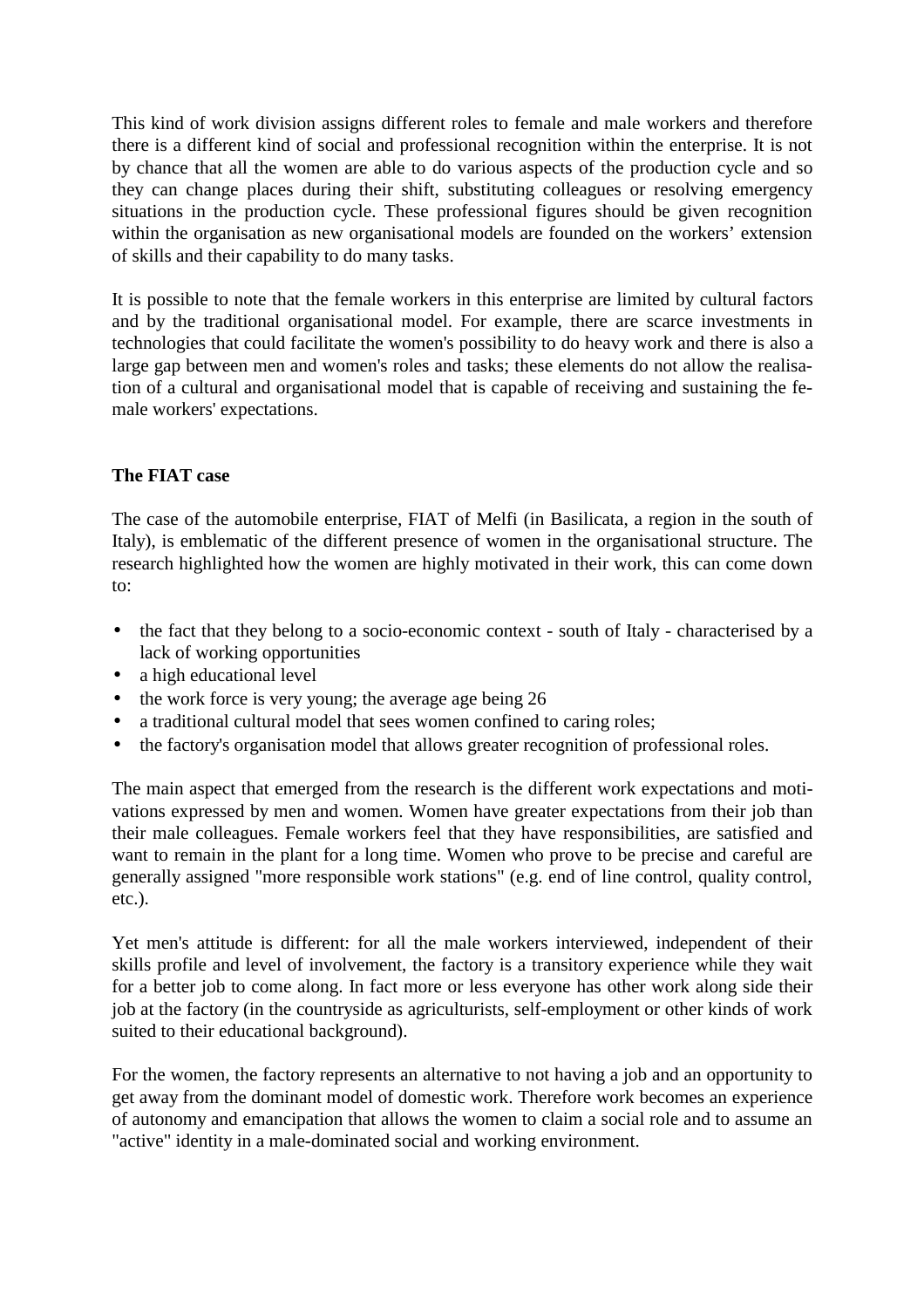Along with the reasons outlined above, there is also the *lean* and *flat* organisation of the factory, even though there is a certain perplexity about its complete realisation of this organisational model. In fact, the research highlighted that there is still a hierarchical organisation of roles, a lack of autonomy in the work organisation and the leaders are too vigilant on the work carried out, etc. By the way it can be said that the organisational model recognises that women can have a different presence in the organisation of the factory by assigning them, on the basis of their capabilities and commitment, responsible positions.